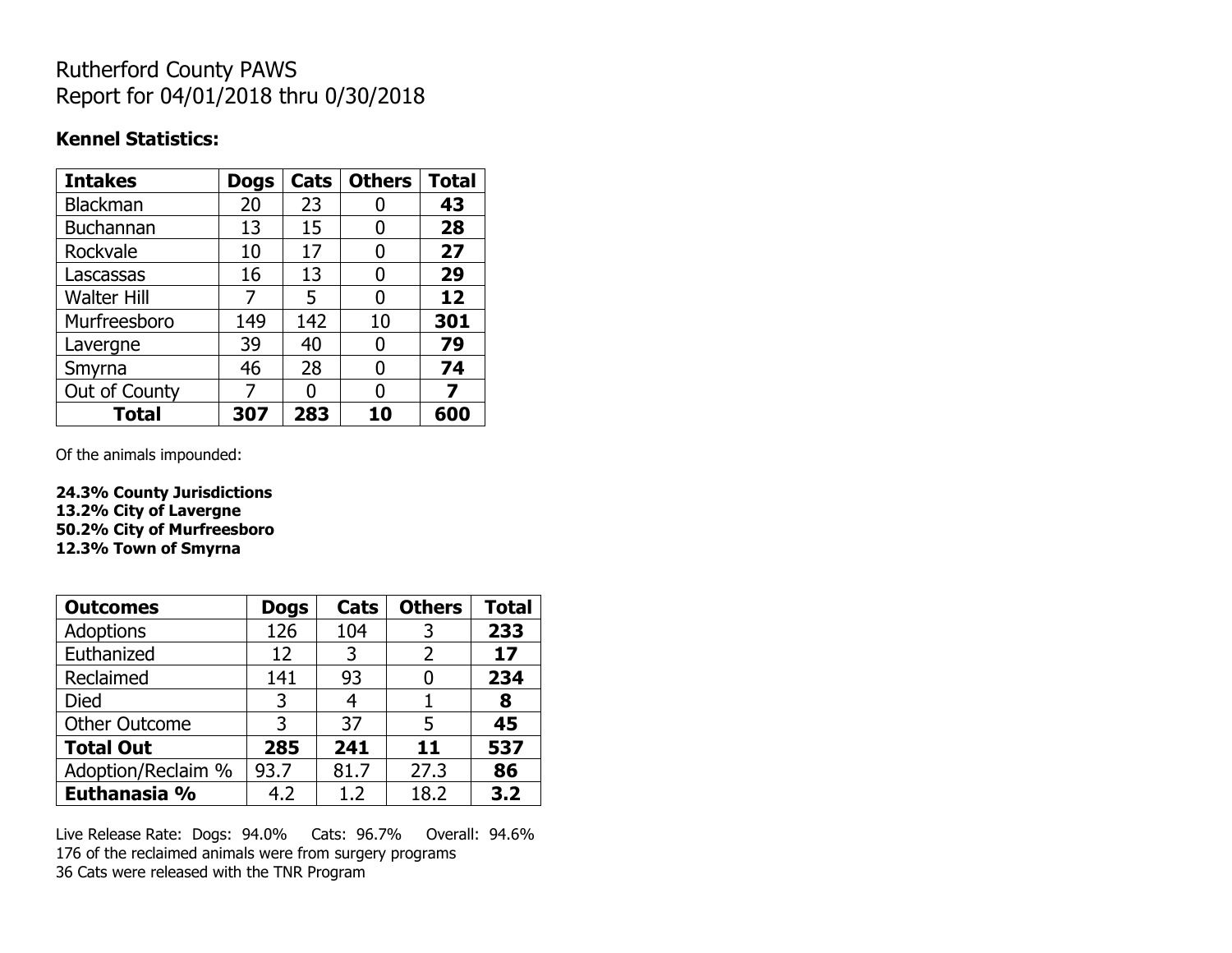Animals left in shelter on 04/30/2018: 93

2206 People visited the shelter looking for a lost /new pet.

2273 Logged calls/voice mails for the month.

#### **Activity Report by Jurisdiction:**

| Zones           | <b>Calls Received</b> | Calls Completed |
|-----------------|-----------------------|-----------------|
| <b>Blackman</b> | 230                   | 233             |
| Buchannan       | 107                   | 107             |
| Lavergne        | 220                   | 222             |
| Lascassas       | 98                    | 100             |
| Murfreesboro    | 526                   | 533             |
| Rockvale        | 94                    | 95              |
| Smyrna          | 196                   | 199             |
| Walter Hill     | 69                    | 69              |
| Out of Area     | 12                    | 12              |
| <b>Total</b>    | 1552                  | 1570            |

39.3% County Jurisdictions 14.2% City of Lavergne 33.9% City of Murfreesboro 12.6% Town of Smyrna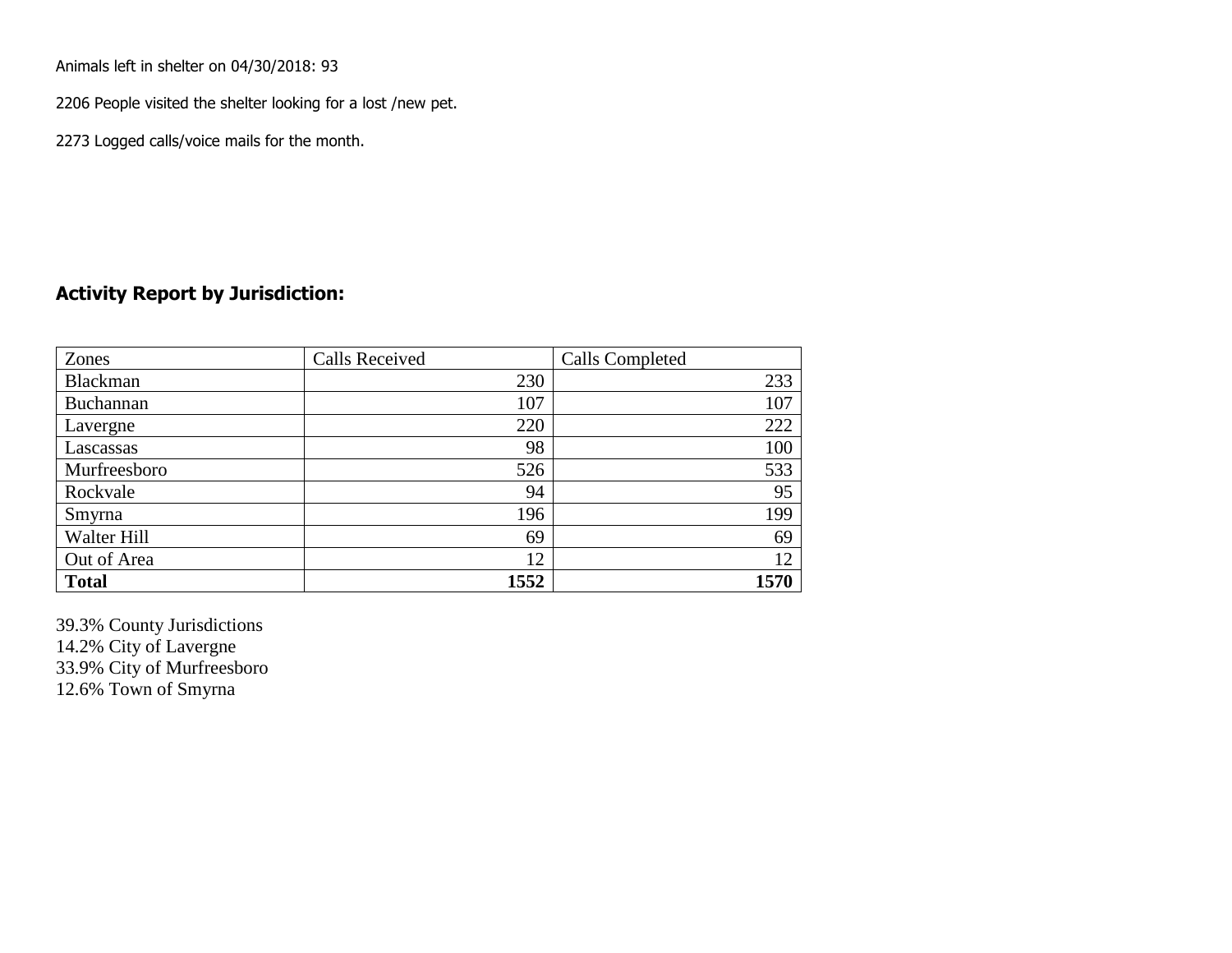# **Mileage:**

| <b>Officer</b> | <b>Miles</b> |
|----------------|--------------|
| 421            | 329          |
| 423            | 1245         |
| 424            | 1483         |
| 425            | 1180         |
| 426            | 860          |
| 427            | 1119         |
| 428            | 1221         |
| 429            | 191          |
| 430            | 1404         |
| 431            | 1513         |
| 437            | 1003         |
|                |              |
|                |              |
|                |              |
|                |              |
|                |              |
|                |              |
| <b>Total</b>   | 11548        |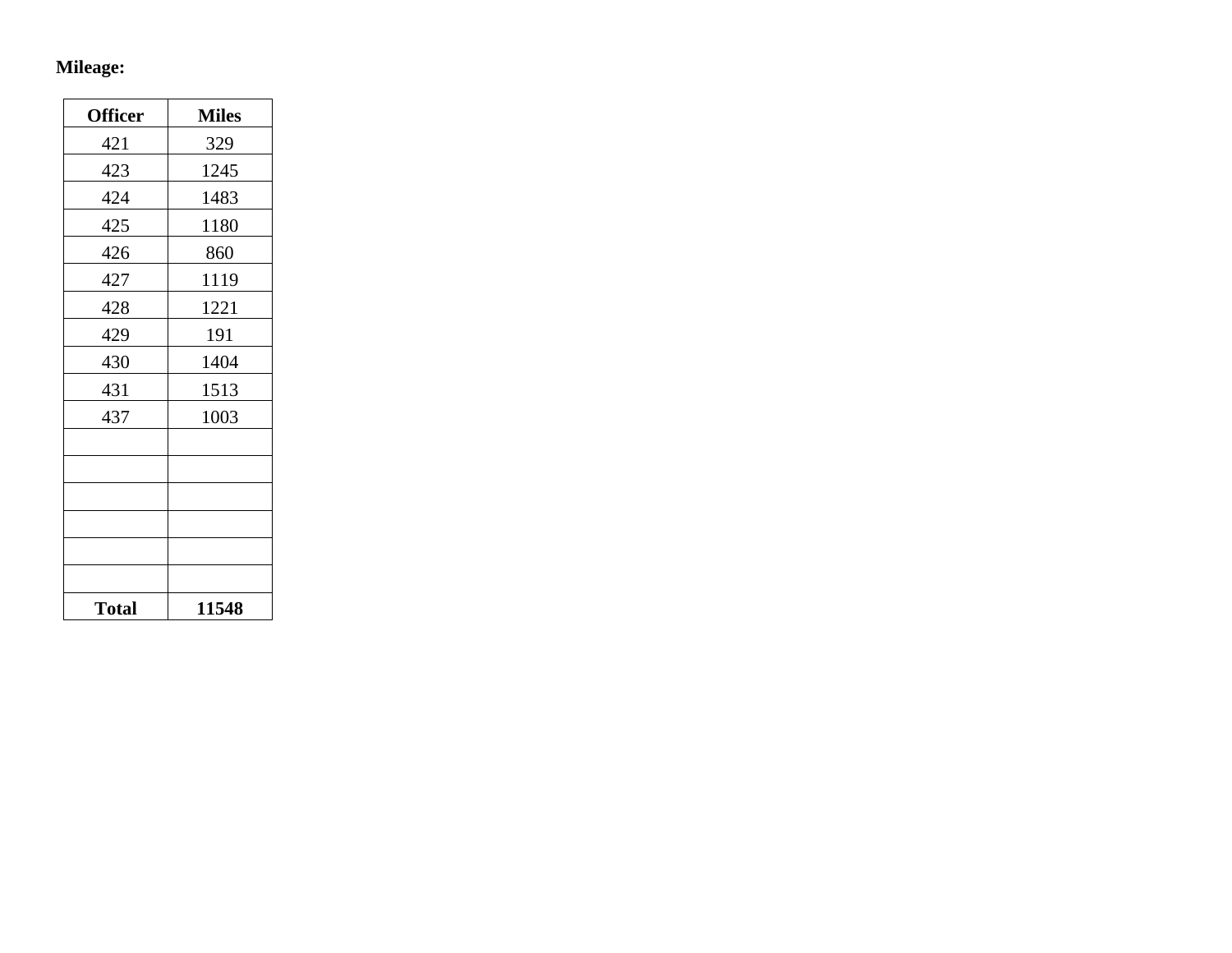## Fiscal Year-to-Date Report 07/01/2017 thru 04/30/2018

### **Kennel Statistics:**

| <b>Intakes</b>     | <b>Dogs</b> | Cats | <b>Others</b> | <b>Total</b> |
|--------------------|-------------|------|---------------|--------------|
| Blackman           | 198         | 177  | 7             | 382          |
| <b>Buchannan</b>   | 144         | 129  | 19            | 292          |
| Rockvale           | 153         | 230  | 14            | 397          |
| Lascassas          | 136         | 255  | 8             | 399          |
| <b>Walter Hill</b> | 81          | 134  | 1             | 216          |
| Murfreesboro       | 1216        | 1312 | 83            | 2611         |
| Lavergne           | 278         | 308  | 12            | 598          |
| Smyrna             | 338         | 491  | 27            | 856          |
| Out of County      | 57          | 42   | 1             | 100          |
| <b>Total</b>       | 2601        | 3078 | 172           | 5851         |

Of the animals impounded since July 01:

**30.6% County Jurisdictions**

**10.2% City of Lavergne 44.6% City of Murfreesboro**

**14.6% Town of Smyrna**

| <b>Outcomes</b>      | <b>Dogs</b> | Cats | <b>Others</b> | <b>Total</b> |
|----------------------|-------------|------|---------------|--------------|
| Adoptions            | 1399        | 1570 | 63            | 3032         |
| Euthanized           | 178         | 215  | 28            | 421          |
| Reclaimed            | 1006        | 594  | 3             | 1603         |
| <b>Died</b>          | 20          | 107  | 10            | 137          |
| <b>Other Outcome</b> | 22          | 630  | 76            | 728          |
| <b>Total Out</b>     | 2625        | 3116 | 180           | 5921         |
| Adoption/Reclaim %   | 91.6        | 69.5 | 36.7          | 78.3         |
| Euthanasia %         | 6.8         | 6.9  | 15.6          | 7.1          |

Live Release Rate: 89.8%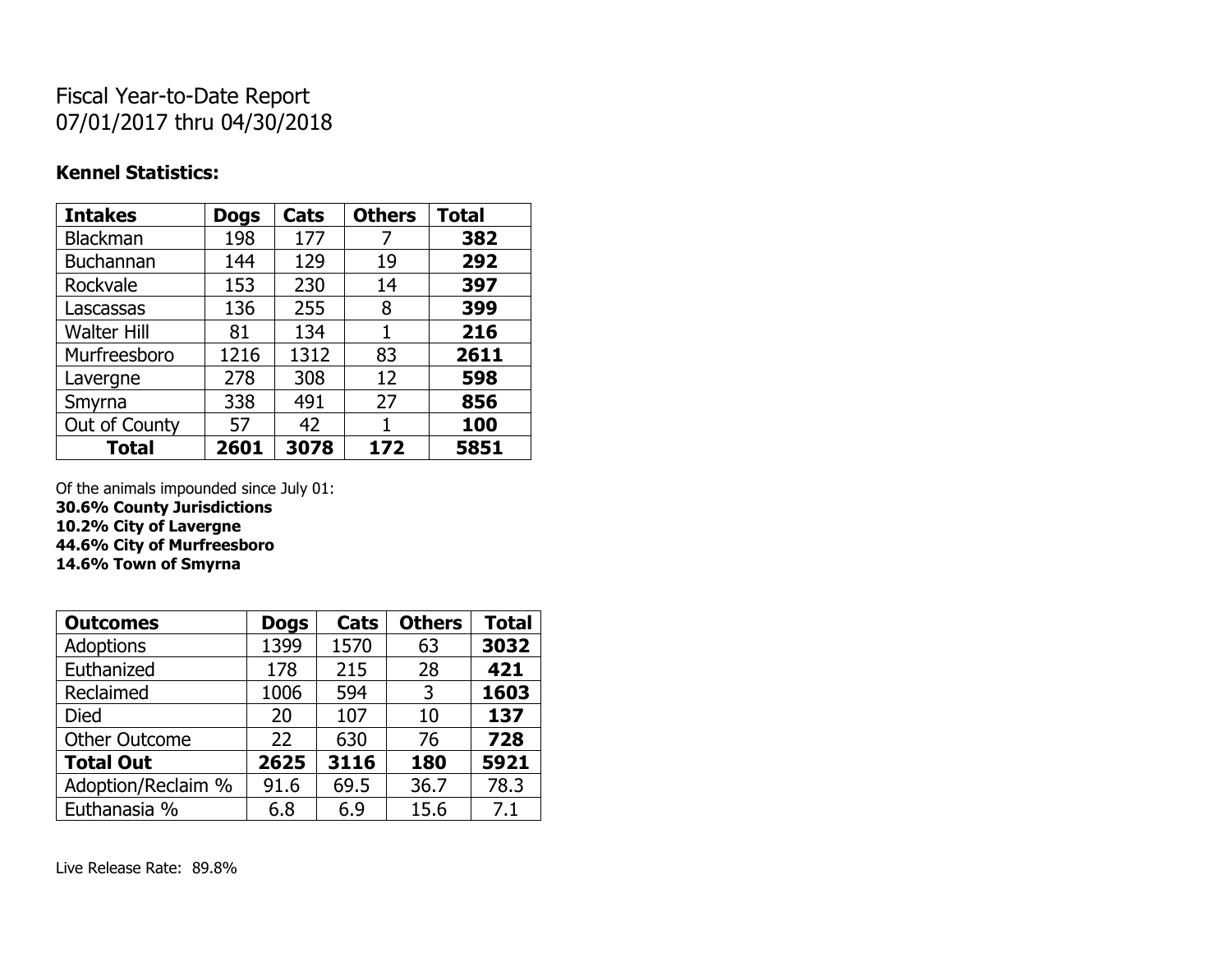18259 People have visited the shelter since July 01, 2017 looking for a lost /new pet.

19729 Logged calls/voice mails since July 01, 2017.

## **Activity Report by Jurisdiction:**

| Zones           | <b>Calls Received</b> | Calls Completed |
|-----------------|-----------------------|-----------------|
| <b>Blackman</b> | 1955                  | 1955            |
| Buchannan       | 1196                  | 1192            |
| Lavergne        | 2242                  | 2236            |
| Lascassas       | 1185                  | 1186            |
| Murfreesboro    | 5655                  | 5642            |
| Rockvale        | 1340                  | 1337            |
| Smyrna          | 1998                  | 1998            |
| Walter Hill     | 928                   | 924             |
| Out of Area     | 170                   | 170             |
| <b>Total</b>    | 16669                 | 16640           |

40.6% County Jurisdictions 13.5% City of Lavergne 33.9% City of Murfreesboro 12.0% Town of Smyrna